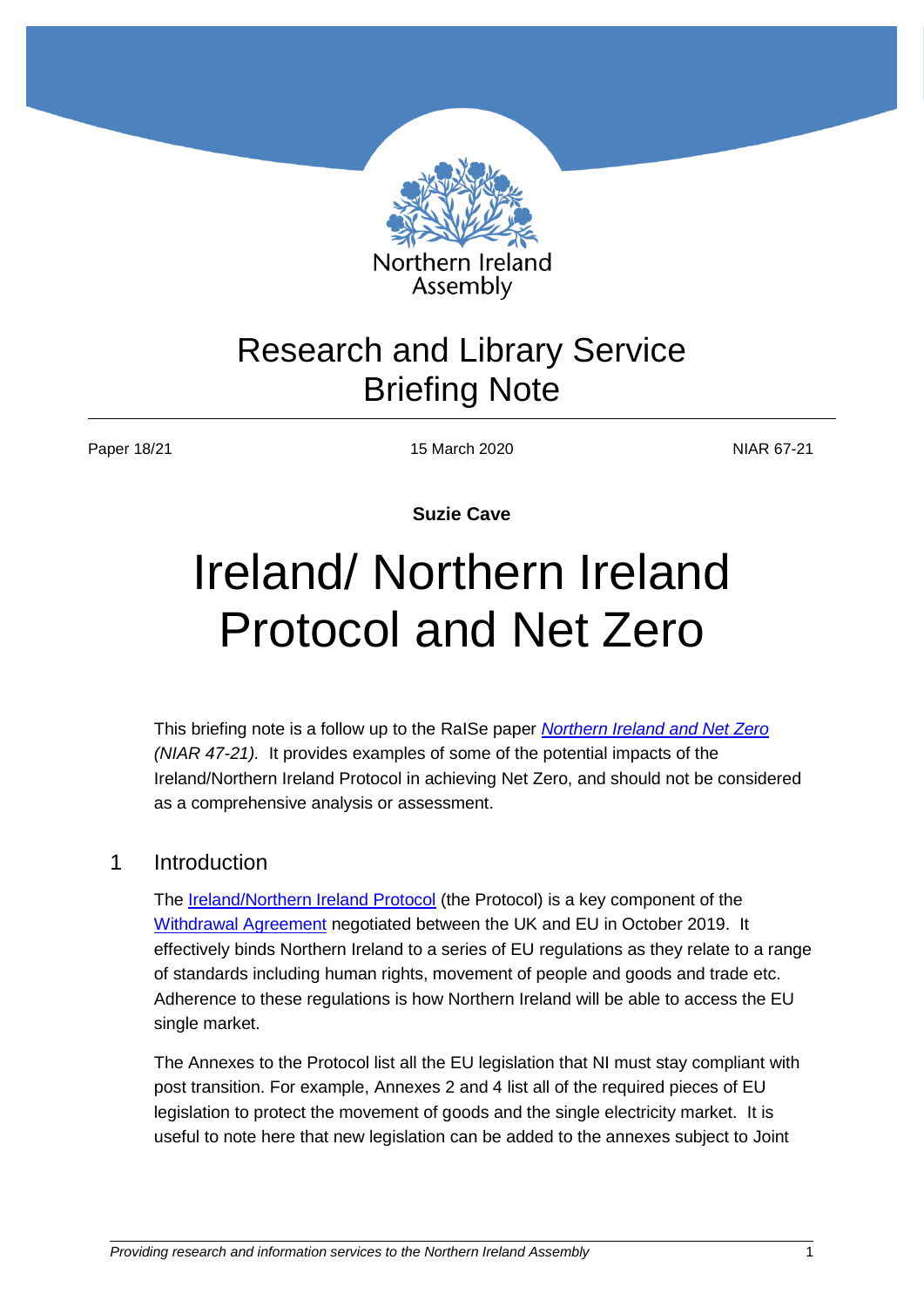Committee approval, and Northern Ireland is also required to automatically adopt any changes made.<sup>1</sup>

## 2 Potential impact on Net Zero

The main consideration is the impact of contributing to an overall UK target, while having to comply with EU legislation and standards that may affect NI's ability to decarbonise certain sectors and transition to Net Zero. The Protocol may also create difficulties and complexities down the line, especially if the UK and EU have regulatory divergence in certain areas.

The following section explores examples of some of the areas listed under the Protocol that may, directly and indirectly, affect NI's contribution to Net Zero:

#### **2.1 Emissions Trading**

 $\overline{a}$ 

Emissions trading has an impact on net greenhouse gas (GHG) emissions. In the EU, it is the cornerstone of the EU's policy to mitigate climate change and the fundamental tool for reducing its greenhouse gas emissions across power, industrial and aviation sectors.

It is the world's first and largest emissions trading system, covering around 45% of the EU's greenhouse gas emissions. $2$  It was expected that sectors covered by the EU ETS, would account for over 50% of the emissions reductions needed to meet UK targets between 2013 and 2020.<sup>3</sup>

However, Annex 4 of the Protocol allows power generators in NI to continue to participate in the [EU ETS](https://ec.europa.eu/clima/policies/ets_en) post transition under [Directive 2003/87/EC](https://eur-lex.europa.eu/legal-content/EN/TXT/?uri=CELEX%3A32003L0087) (NI has five large power generators). While the UK ETS provides that all other installations (>20 MWs) will be under the new UK ETS. See RaISe paper *[Common framework background](http://www.niassembly.gov.uk/globalassets/documents/raise/publications/2017-2022/2020/aera/4220.pdf)  [paper: Emissions Trading](http://www.niassembly.gov.uk/globalassets/documents/raise/publications/2017-2022/2020/aera/4220.pdf) (NIAR 244-20)* section 2.2.for more detail.

This is an example where NI is bound in part to EU legislation, yet contributing to a UK overall target. It is already an example of policy divergence with the UK ETS cap on the number of allowances set 5% below what is required by the UK for Phase IV (2021- 2030) of the EU ETS. Therefore, large power installations in the UK will adhere to a lower cap compared to large power installations in NI.

<sup>1</sup> Further detail is provided in RaISe paper The Ireland/Northern Ireland Protocol – overview and potential issues (18/06/2020[\)http://www.niassembly.gov.uk/globalassets/documents/raise/publications/2017-2022/2020/aera/3320.pdf](http://www.niassembly.gov.uk/globalassets/documents/raise/publications/2017-2022/2020/aera/3320.pdf)

<sup>&</sup>lt;sup>2</sup> European Commission [online] EU Emissions Trading System (EU ETS). [https://ec.europa.eu/clima/policies/ets\\_en](https://ec.europa.eu/clima/policies/ets_en) <sup>3</sup> Gov.uk (2015) 2010 to 2015 government policy: greenhouse gas emissions [https://www.gov.uk/government/publications/2010-](https://www.gov.uk/government/publications/2010-to-2015-government-policy-greenhouse-gas-emissions/2010-to-2015-government-policy-greenhouse-gas-emissions#appendix-2-eu-emissions-trading-system-eu-ets)

[to-2015-government-policy-greenhouse-gas-emissions/2010-to-2015-government-policy-greenhouse-gas](https://www.gov.uk/government/publications/2010-to-2015-government-policy-greenhouse-gas-emissions/2010-to-2015-government-policy-greenhouse-gas-emissions#appendix-2-eu-emissions-trading-system-eu-ets)[emissions#appendix-2-eu-emissions-trading-system-eu-ets](https://www.gov.uk/government/publications/2010-to-2015-government-policy-greenhouse-gas-emissions/2010-to-2015-government-policy-greenhouse-gas-emissions#appendix-2-eu-emissions-trading-system-eu-ets)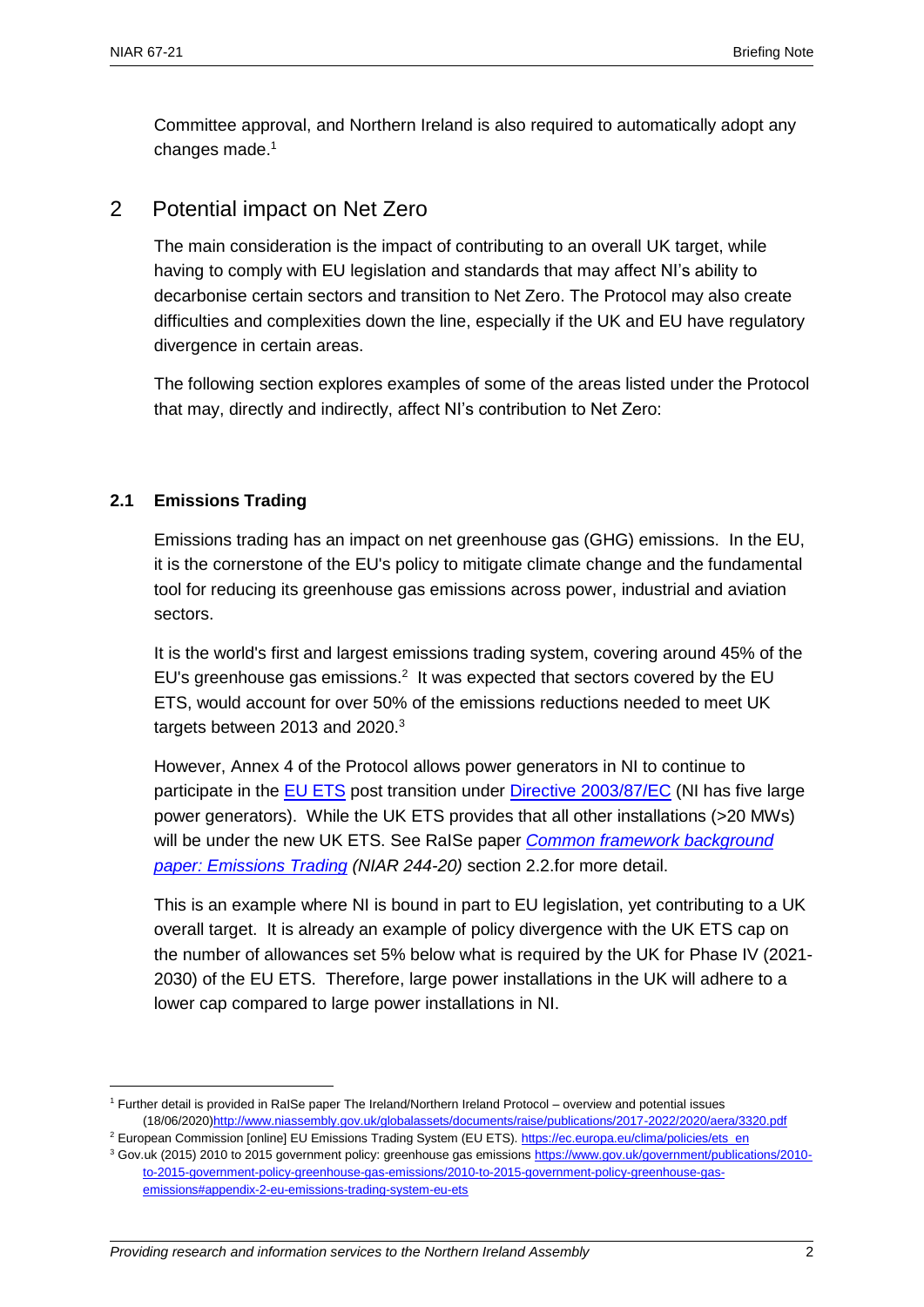*Exactly what impact this may have on NI's ability to decarbonise its power sector, with its five large generators contributing to a higher cap, may need to be taken into consideration. Particularly if there is continued divergence down the line.*

#### **2.2 Fluorinated greenhouse gases and Ozone depleting substances**

According to DAERA:

*Legislation on fluorinated greenhouse gases ("F-gases") and Ozone Depleting Substances ("ODS") helps to limit Northern Ireland's gaseous emissions and enables us to play our part in minimising the effects of global warming and ozone layer eradication<sup>4</sup>*

#### **Fluorinated gases (F-gas)**

These are man-made gases that can stay in the atmosphere for centuries. Fgases have a very high Greenhouse Warming Potential ("GWP"), much higher than carbon dioxide, and contribute to rising global temperatures. Their emissions account for around 3% of total UK GHG emissions. Major emissions sources are: refrigerants, aerosols, solvents, insulating gases, or blowing agents for foams and medical equipment. They can also arise as fugitive emissions from other manufacturing processes. NI implements EU legislation (EU Regulation No 517/2014) through NI Regulations.

See DAERA: *[Fluorinated Greenhouse](file:///C:/Users/hulld/AppData/Local/Microsoft/Windows/INetCache/Content.Outlook/7WHRA9FB/.%20https:/www.daera-ni.gov.uk/topics/protect-environment/fluorinated-greenhouse-gases-and-ozone-depleting-substances)  [Gases and Ozone Depleting](file:///C:/Users/hulld/AppData/Local/Microsoft/Windows/INetCache/Content.Outlook/7WHRA9FB/.%20https:/www.daera-ni.gov.uk/topics/protect-environment/fluorinated-greenhouse-gases-and-ozone-depleting-substances)  [Substances](file:///C:/Users/hulld/AppData/Local/Microsoft/Windows/INetCache/Content.Outlook/7WHRA9FB/.%20https:/www.daera-ni.gov.uk/topics/protect-environment/fluorinated-greenhouse-gases-and-ozone-depleting-substances)* and CCC Sixth Carbon Budget (p.194)

 $\overline{a}$ 

#### **Ozone depleting substances**

The ozone layer is part of the earth's upper atmosphere and protects all life from ultra-violet radiation. The Montreal Protocol was signed in 1987 to control and phase out chemicals which damage the ozone layer, referred to as Ozone Depleting Substances ("ODS"). Types of ODS include: chlorofluorocarbons ("CFCs"); halons; Hydrochlorofluorocarbons (HCFCs). ODS sources include: refrigeration and air-conditioning systems; heat pump equipment; fire protection equipment. NI implements the EU legislation [\(EC Regulation No](https://eur-lex.europa.eu/legal-content/EN/TXT/?uri=CELEX:02009R1005-20170419)  [1005/2009\)](https://eur-lex.europa.eu/legal-content/EN/TXT/?uri=CELEX:02009R1005-20170419) through NI Regulations<sup>1</sup>.

See DAERA: [Ozone depleting](https://www.daera-ni.gov.uk/articles/ozone-depleting-substances-ods)  [substances.](https://www.daera-ni.gov.uk/articles/ozone-depleting-substances-ods)

The rest of the UK will adopt a GB wide Common Framework on implementing international law regulating trade, use and emissions of F-gas and ODS products. While NI will continue to align with EU rules under Annex 2 of the Protocol. Under the

<sup>4</sup> DAERA [online] *Fluorinated Greenhouse Gases and Ozone Depleting Substances[. https://www.daera-ni.gov.uk/topics/protect](https://www.daera-ni.gov.uk/topics/protect-environment/fluorinated-greenhouse-gases-and-ozone-depleting-substances)[environment/fluorinated-greenhouse-gases-and-ozone-depleting-substances](https://www.daera-ni.gov.uk/topics/protect-environment/fluorinated-greenhouse-gases-and-ozone-depleting-substances)*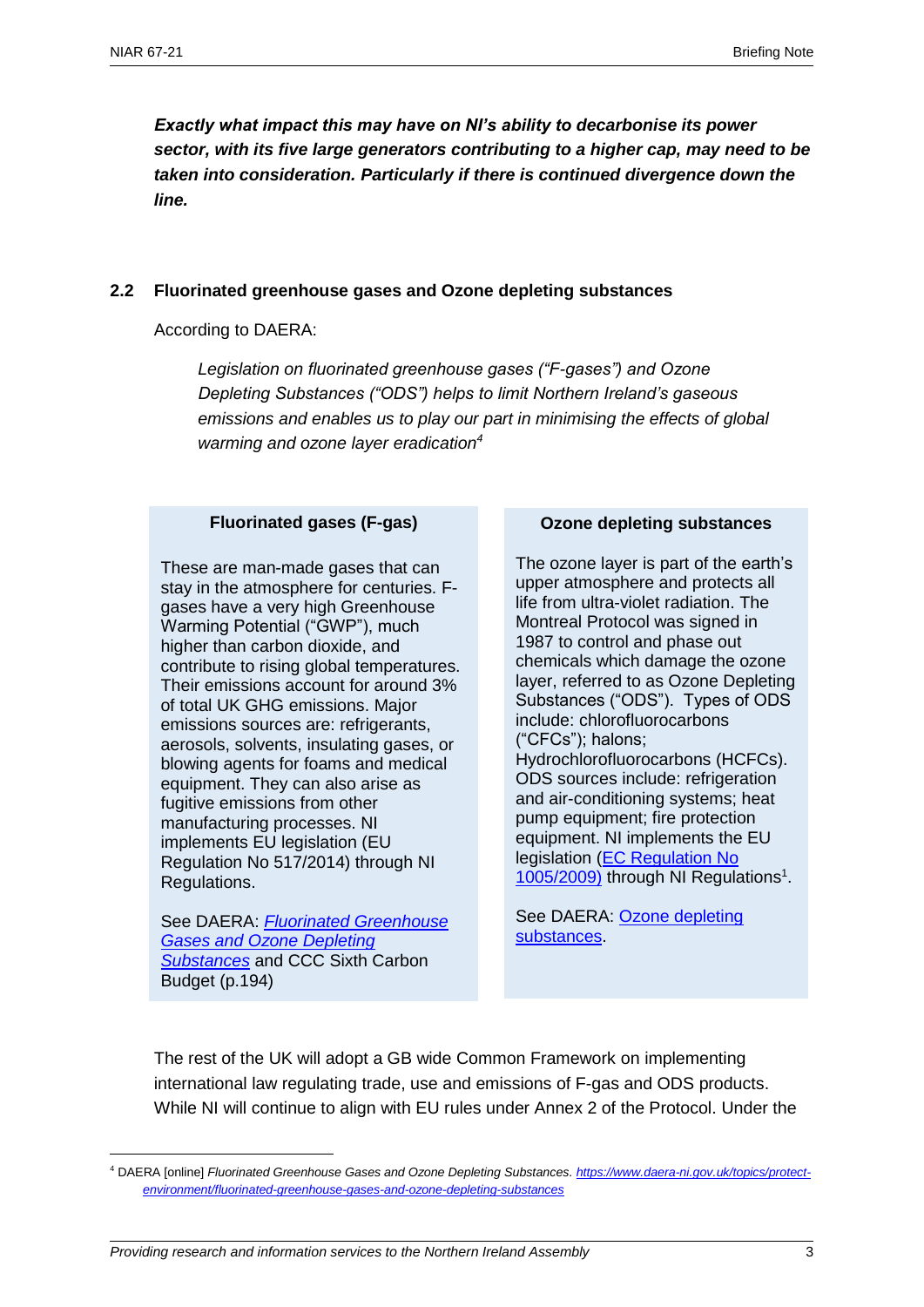GB Framework, the UK Government, Scottish and Welsh Ministers establish and operate a single GB wide F-gas and ODS systems to be administered by the UK Environment Agency.

Initially, there may be no real difference as the GB legislation has taken the form of retained EU law for regulating ODS and F-gas Regulations (Regulation (EC) No 1005/2009 on substances that deplete the ozone layer and Regulation (EU) No 517/2014 on fluorinated greenhouse gases). However, issues may potentially arise should there be any divergence by the UK down the line.

Essentially, the rest of the UK and NI will be under a different administrative and governance regime in relation to trade, use and emissions of F-gases and ODS products. That being said, a Working Group is to be established under the Common Framework for the four governments (including NI) to convene and develop recommendations, discuss differences and share information etc. A Governance Group, made up of senior officials from all four governments, will take key operational decisions and review any issues brought to them by the Working Group for dispute resolution.<sup>5</sup>

However, the Common Framework explains that whilst DAERA and the Environment Agency (UK) will be members of both groups, they will have a different status in the decision-making and dispute resolution processes for matters relating to GB systems or provisions of the GB ODS and F-gas legislation.<sup>6</sup>

This raises potential questions around:

- **Potential issues of divergence over time, and the impacts this may have on NI's ability to meet a UK wide target if there is potentially different standards for trade, use and emissions of F-gas and ODS products;**
- **What status and say NI has in the Working Group and Governance Group to discuss and remedy potential issues of divergence; what effects might this have on NI's ability to contribute to the UK net target?**
- **Should further dispute resolution be needed, a process is provided under a concordat. The concordat sets out agreements including principles for working together, the decision-making fora, the decision-making and dispute resolution process, and the relevant international obligations<sup>7</sup> . However, the concordat is a non-legislative arrangement, which raises questions over NI's ability to raise and dispute issues under the Common Framework in the future**.

<sup>6</sup> ibid

 $\overline{a}$ 

<sup>5</sup> DAERA Letter to AERA Committee (16 Nov 2020) and accompanying Summary of Provisional Common Framework for F-gas and ODS

<sup>7</sup> ibid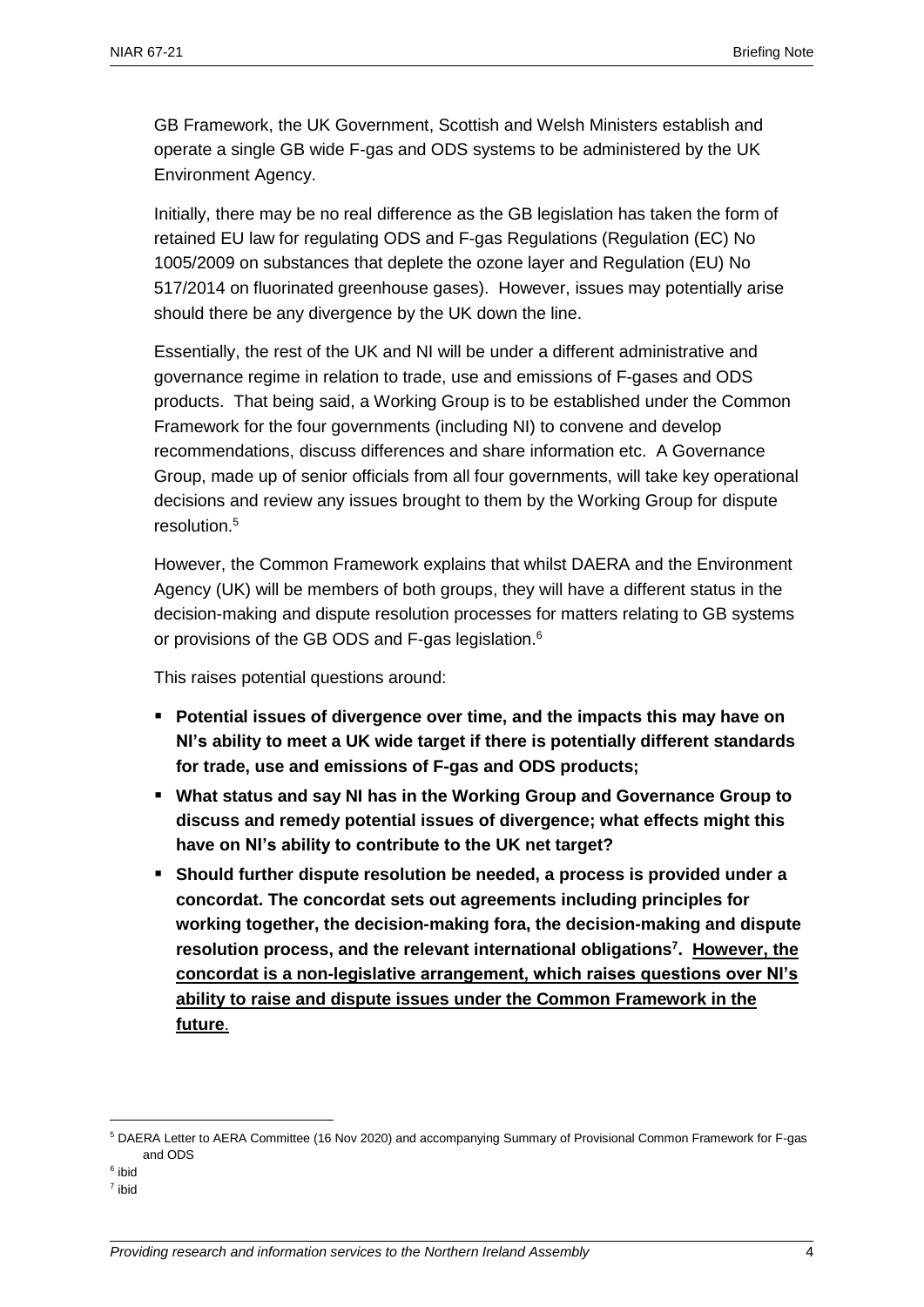#### **2.3 Best Available Techniques (BAT) Industrial Emissions**

According to DAERA, industrial production processes account for a considerable share of the overall pollution in Europe, for emissions of greenhouse gases and acidifying substances, wastewater emissions and waste. To reduce emissions from such installations, the European Commission adopted [Directive 2010/75/EU,](http://eur-lex.europa.eu/legal-content/EN/TXT/?uri=CELEX%3A32010L0075) known as 'the Industrial Emissions Directive'. This has been brought into effect by the [Pollution](http://www.legislation.gov.uk/nisr/2013/160/contents/made)  [Prevention and Control Regulations \(Northern Ireland\) 2013](http://www.legislation.gov.uk/nisr/2013/160/contents/made) <sup>8</sup>

The UK Common Framework implements a UK wide policy regime for regulation of industrial emissions in line with Best Available Techniques (BAT) previously set out in the EU Directive.

However, under Annex 4 of the Protocol certain industrial sites will continue to follow EU law to remain in line with the all-island single electricity market. According to DAERA, most large-scale generators (approx. four) will remain under the Protocol. However, the exact number of smaller scale generators is not yet known, and is to be confirmed by the European Commission $9$ . For all other industrial sites within scope of BAT, the new UK framework will apply.

According to DAERA, the intention of the UK Framework is to maintain existing standards of industrial emissions regulation throughout the UK and no changes to the system of enforcement, inspections or charges are anticipated<sup>10</sup>.

A [consultation](https://consult.defra.gov.uk/airquality/industrial_emissions_bat/) on the development of BAT in the UK post EU exit is currently underway until the 12 April 2021. It was produced jointly by the UK Government and devolved jurisdictions (including NI). The consultation explains that existing BATs already determined under the EU BATs process will continue to apply in the UK. However, the European Union (Withdrawal) Act 2018 provides powers for the Secretary of State to determine BATs within the UK, which may include Devolved Administrations if their Ministers give consent. The consultation already identities an area for potential longterm change in relation to the implementation of BATs in the UK, compared to the existing process<sup>11</sup>.

**In addition, the consultation makes light reference to the Protocol once<sup>12</sup>, and does not offer further consideration of the impacts of the Protocol on implementing this UK wide framework in NI.** 

 $\overline{a}$ 

<sup>8</sup> DAERA [online] *The Industrial Emissions Directive and the Pollution Prevention and Control (Industrial Emissions) Regulations <https://www.daera-ni.gov.uk/articles/industrial-emissions-directive>*

<sup>9</sup> DAERA (Jan 2021) AERA Committee Briefing Common Frameworks January 2021 Background. <sup>10</sup> ibid

<sup>11</sup> DEFRA Consultation*: 'Best Available Techniques'– A future regime within the UK* (p.16 para.35) [https://consult.defra.gov.uk/airquality/industrial\\_emissions\\_bat/](https://consult.defra.gov.uk/airquality/industrial_emissions_bat/)

 $12$  Ibid p.6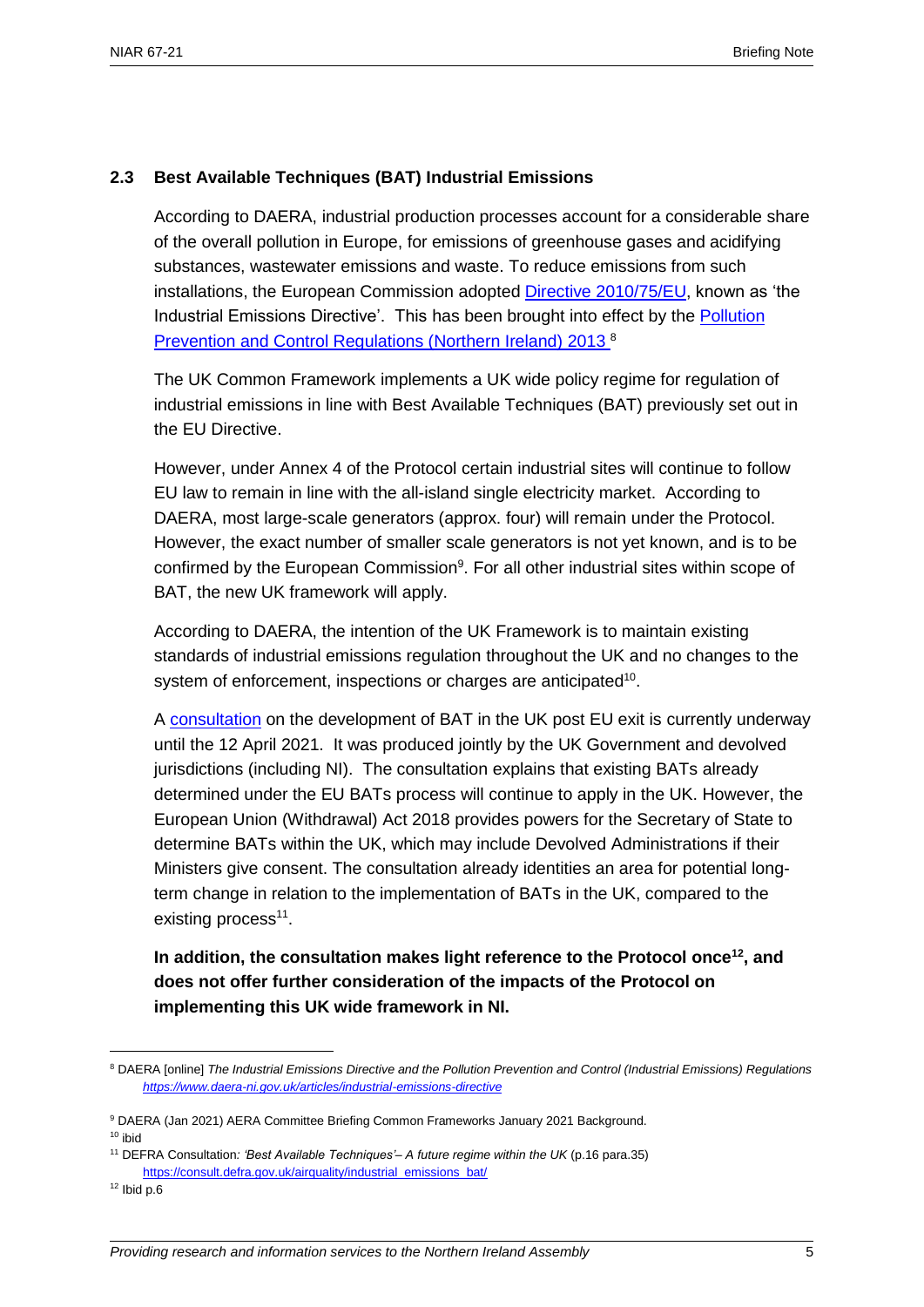$\overline{a}$ 

Potential complications may arise should there be:

- **Divergence between the EU and UK down the line, ultimately meaning that some power generators in NI are following different limits, techniques and implementation processes;**
- **Any issue with changes and recommendations should the process for dispute resolution be non- legislative;**
- **Limited opportunity for NI to address issues at Working Group level due to having a different level of status from other members of the Groups.**

#### **2.4 Potential indirect impacts and considerations**

Increased forestation in the UK and NI has been suggested by the Climate Change Committee (CCC) as a key approach to Net Zero. We have already seen the impacts of the Protocol in relation to the import of trees and plants from the UK due to soil requirements. However, unilateral agreement has recently been given to relax Protocol requirements in relation to soil, subject to passport requirements. Bulbs and vegetables have been mentioned, and further clarity may be needed on whether this includes trees.<sup>13</sup>

Other areas that may need further consideration, in relation to indirectly affecting NI's ability to reach emission targets include:

- **Eco design in energy-related products and energy labelling** is an area listed under Annex 2 of the Protocol, requiring NI to continue to adhere to EU legislation. Eco design and energy labelling policies aim to reduce carbon emissions and make products more energy and resource efficient. These requirements could affect NI's ability to decarbonise some of its main emitting sectors, such as agriculture, power generation, housing and heating, and business. Complications may develop should there be any differences between a UK wide framework and the EU from the outset, or down the line with potential to diverge. Particularly if there are differences in:
	- Standards affecting the use of more energy efficient or green technology;
	- What may or may not enter into the Single European Market and essentially be available to NI, particularly in terms of affordability.
- **Compliance and oversight complexities in keeping NI in line with contributing to a UK target while complying with related EU requirements.** Complexities may

<sup>13</sup> See BBC Brexit: Further trade rules relaxed between GB and N[I https://www.bbc.co.uk/news/uk-northern-ireland-56294309](https://www.bbc.co.uk/news/uk-northern-ireland-56294309) and IT[V https://www.itv.com/news/utv/2021-03-05/uk-government-announces-further-unilateral-northern-ireland-protocol](https://www.itv.com/news/utv/2021-03-05/uk-government-announces-further-unilateral-northern-ireland-protocol-relaxations-on-plants)[relaxations-on-plants](https://www.itv.com/news/utv/2021-03-05/uk-government-announces-further-unilateral-northern-ireland-protocol-relaxations-on-plants)